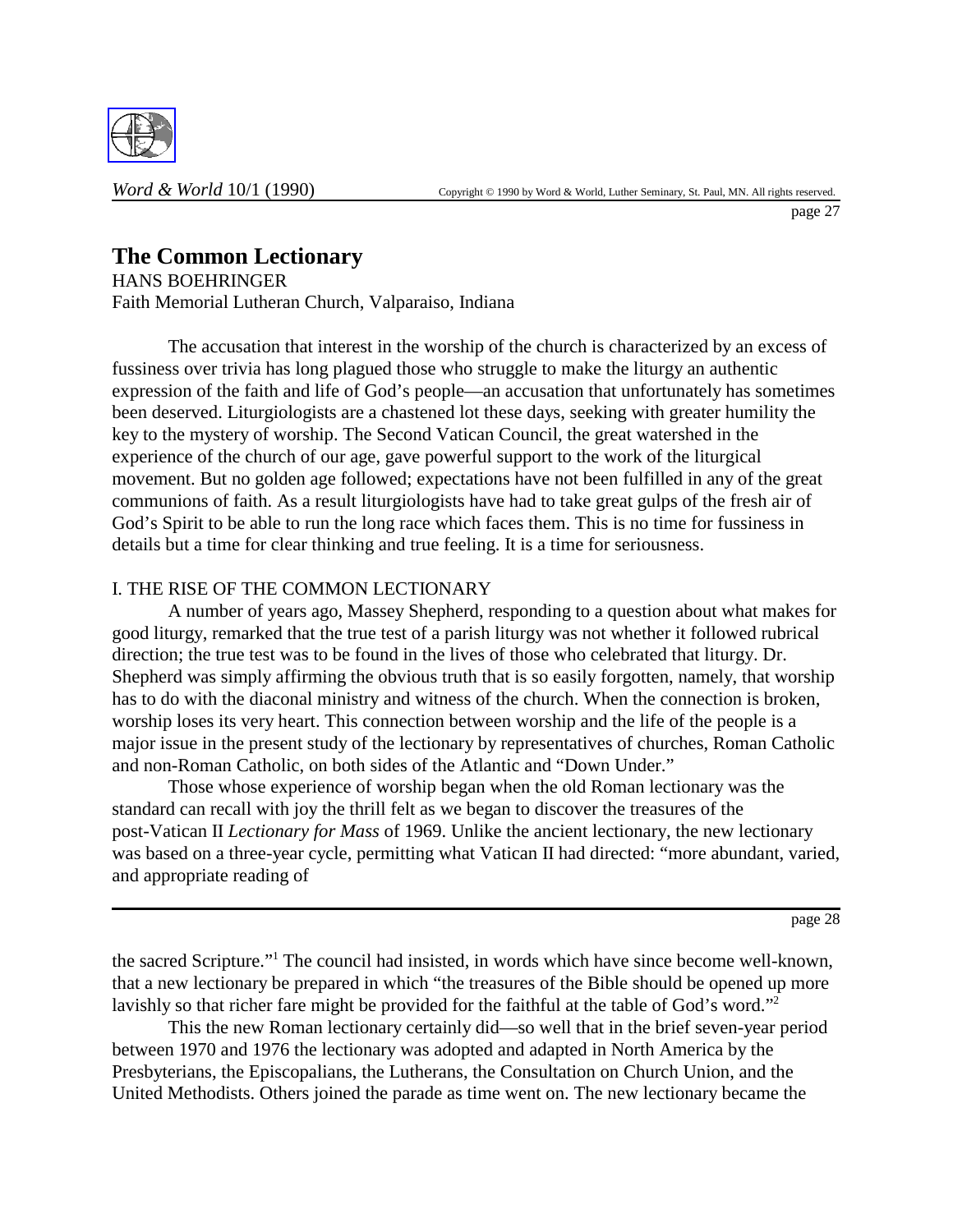focus of an unpredicted and astonishing ecumenical industry of commentaries and homiletical resources. Over the years ecumenical study groups sprang up at which the texts of the lectionary provided rich resource.

The fly in the ointment came by the decision of various groups working independently of each other to make desirable improvements. Thus, what was a sign of unity also testified to our disunity, because each group made its own changes in lectionary and calendar. Enter the Consultation on Common Texts (CCT). This is an ecumenical group originally established by the Episcopal, Lutheran, Presbyterian, and Roman Catholic Churches of North America. They were soon joined by other churches in Canada and the U.S.A. The group meets to share resources and information and to supply the participating churches with textual resources for worship. The CCT has no authority other than the persuasiveness of its accomplishments. It submits its work to the various communities of faith for study and review. They are encouraged to make use of the CCT's work as a witness to unity to the degree that such work serves each denomination well.

Among the matters submitted to the CCT by the churches was the lectionary which united and yet separated the churches. The CCT conducted a conference on the matter in Washington, D.C., March 29-31, 1978. Representatives of thirteen churches came to present their churches' views. Each asserted the value their church placed on the lectionary and encouraged the effort for greater unity and consensus in the three-year lectionary. The cycles of gospel readings were affirmed. As little change as possible was to be made in their case. They agreed that a commonly accepted series of psalms was needed. The second lessons were not seen to require much change, other than an occasional adjustment of beginnings and endings and perhaps a more judicious selection from within some of the writings.

The list of first readings required more difficult choices. The group directed that these should be revised "in order to provide readings that are more completely representative of the Hebrew Bible and not simply prophetic or typological."3 The choice of Old Testament lessons on the basis of a typological tie to the gospel of the day had been the feature of the lectionary most seriously criticized by scholars and pastors.

The CCT created the North American Committee on Calendar and Lectionary to study these recommendations and to prepare a consensus lectionary. The result of that effort was published under the title *Common Lectionary: The Lectionary*

1 Second Vatican Council, "Constitution on the Sacred Liturgy" (*Sacrosanctum Concilium*) Art. 35, *Acta Apostolicae Sedis* 56 (1964) 109.

2 Ibid., Art. 51, *AAS* 56 (1964) 114.

<sup>3</sup>"Minutes of the Consultation on Common Texts" (Washington, D.C., 28-31 March 1978).

page 29

*Proposed by the Consultation on Common Texts* (New York: The Church Hymnal Corporation, 1983). Analysis of the special features of *Common Lectionary* can be found in Horace Allen's introduction to the book.

#### II. RESPONSE AND REVIEW

The lectionary was submitted to the participating churches for study and trial use for a three-year period. Some churches in effect made the *Common Lectionary* the official lectionary of the denomination for that period of time. Some made a commitment to the lectionary by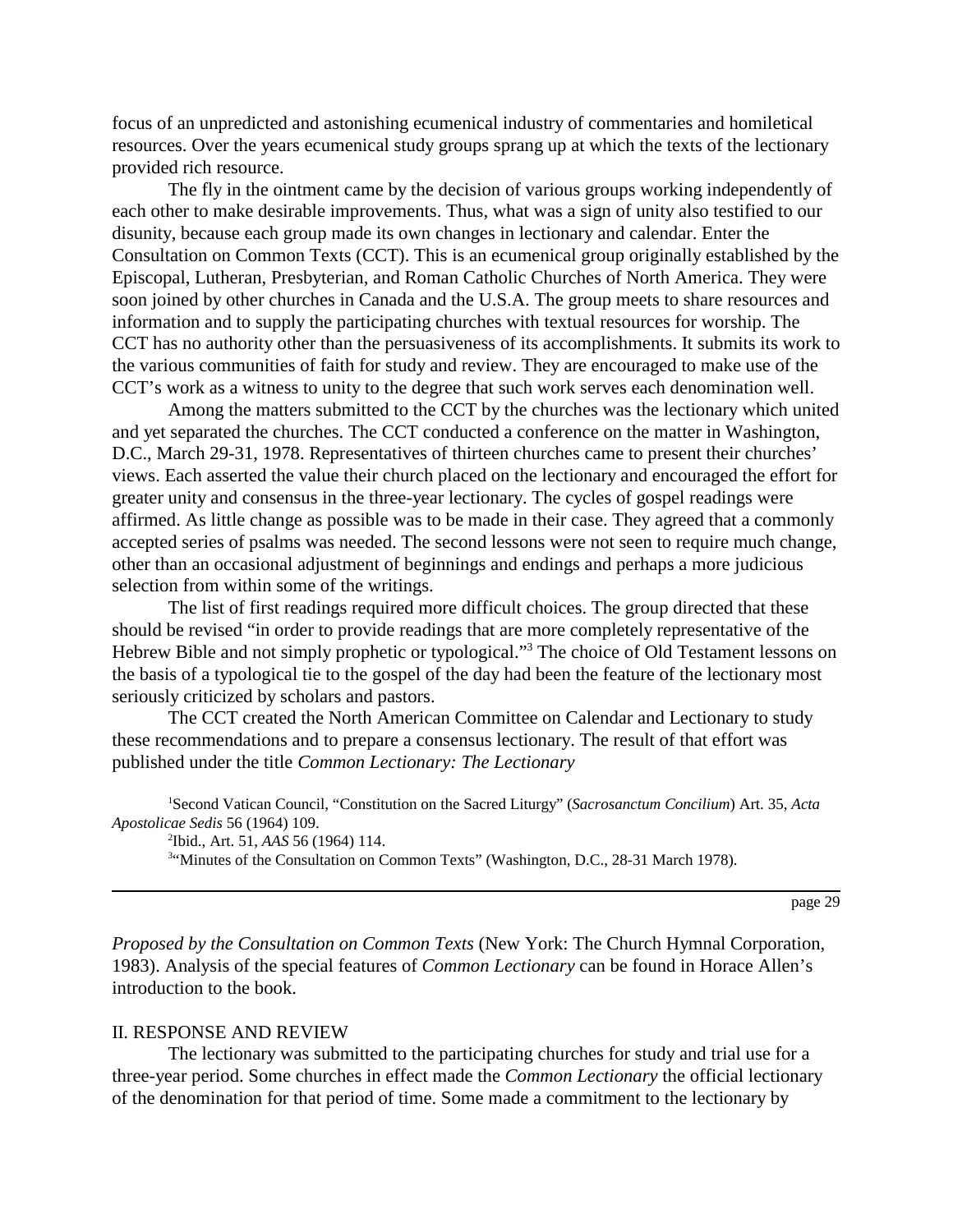including it in their official service books. Some conducted the three-year test and then set the lectionary aside to await the test results and future revision. The response in the churches was generally favorable, but discomfort was felt by those who missed the usual support resources or a direct link to catechetical resources. Acute displeasure was expressed by some with the treatment given the readings from the Hebrew Scriptures during the Sundays after Pentecost (or Sundays in Ordinary Time). Revision in the light of the reports of the churches was planned, but in the meantime churches in the nations of the former British Commonwealth discovered *Common Lectionary* and requested an opportunity to join the process of evaluation and revision. This request was made through the English Language Liturgical Consultation (ELLC), an international consultation which CCT had joined in founding. The timetable had to be extended, first three years and then again. CCT established a new working group to make recommendations in the light of the many reports and studies. Two representatives of ELLC serve on this group.

The task force on the revision of *Common Lectionary* faces a formidable challenge. Not only does it have a large body of material to consider, but the task has been complicated by the addition of concerns other than those which occupy the churches in North America. In addition to the questions which precipitated the *Common Lectionary* revision, time has injected very important issues of justice (such as the absence from the older lectionaries of significant emphasis on the role of women in the history of God's people). The current dialogue between Christians and Jews and the continuing impact of the holocaust and questions about anti-Semitism in the church open another area of concern for lectionary revisors. Given the nature of our times, it is likely that new sets of issues will appear more quickly than lectionary revision can be completed and received into long-term use.

#### III. THE PLACE OF THE OLD TESTAMENT

The use of the Hebrew Scriptures in the lectionary is still troubling. On the one hand there are those who find the so-called typological approach satisfying, correct in a liturgical context even if not in the context of a class in exegesis. They prize it because it effectively sets forth the center of Christian worship, the paschal mystery of our Lord. Its consonance with traditional catechesis strengthens the case of this approach to linking Hebrew and Christian Scriptures in the context of the liturgy. Adherents see it as a wise and proven course.

On the other hand some complain that that approach presents a packaged faith which smooths away the tensions between the Hebrew and Christian Scriptures. They argue that this approach makes light of God's revelation to the Jews and robs it of its integrity, making of it something preliminary and incomplete.

Yet another consideration is the criticism that the Roman lectionary fails to include the sweep of historical narrative which plays so important a part in the Hebrew Scriptures. In the Roman tradition that narrative is allocated to the lectionary for daily prayer. That same possibility presents itself in every tradition in which daily prayer plays a significant role. However, it is seldom if ever experienced by the majority of lay Christians. Should they be denied this experience? Black American Christians in particular have objected to a scheme that denies them their traditional practice of preaching on Old Testament narrative in a semi-continuous fashion. These narrative texts present material which is taken for granted in the New Testament. Without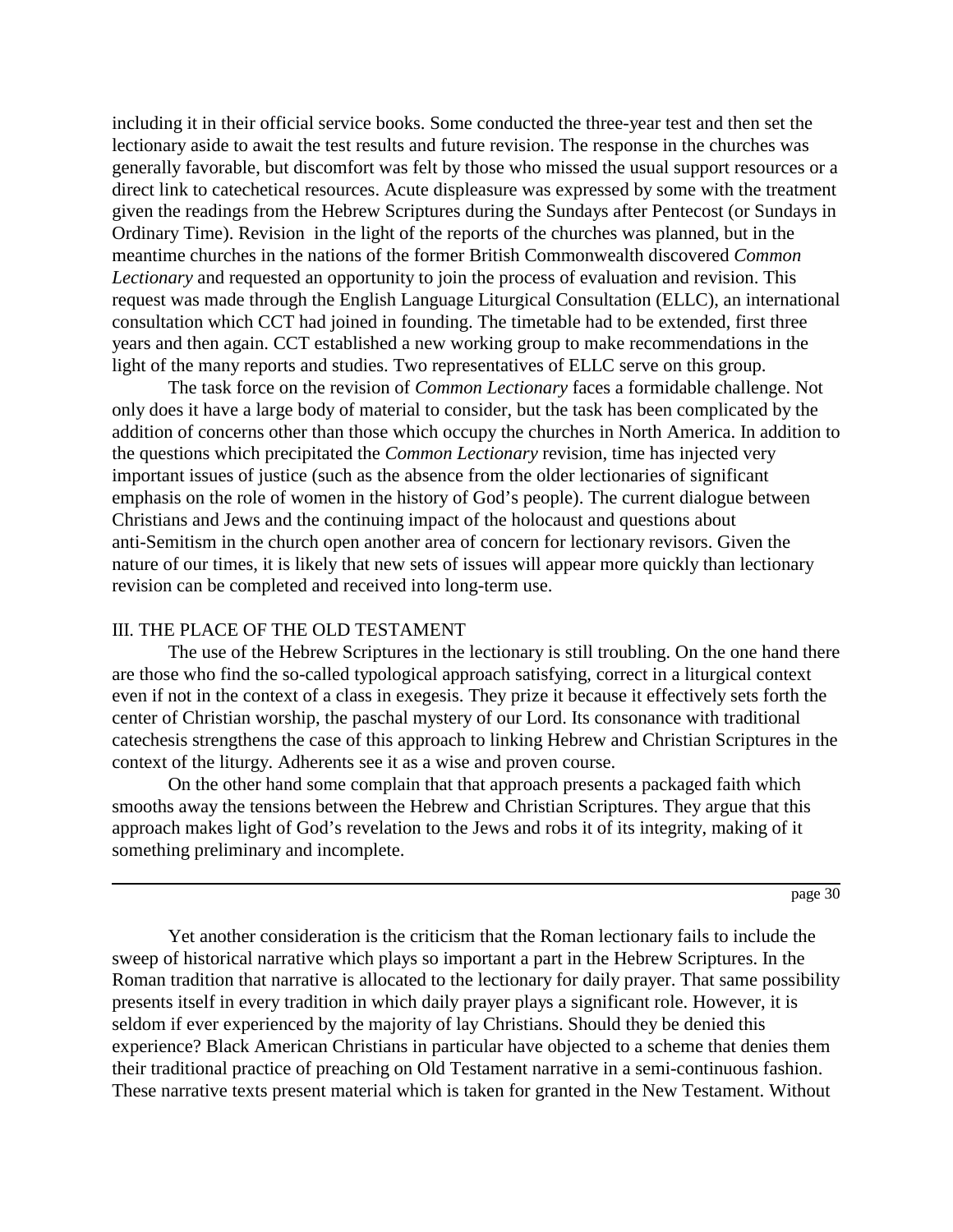knowledge of this material the New Testament itself begins to become opaque.

*Common Lectionary* proposed a compromise solution to the issues mentioned above. During the Christmas and Easter cycles it retained most of the texts from the Roman lectionary's list of readings from the Hebrew Scriptures. But for the Sundays following Pentecost it offered a new scheme. In Year A material from the Pentateuch, beginning with Abraham's call and concluding with Moses' death, was to be read in semi-continuous fashion for twenty weeks. This was followed by three Sundays of readings from Ruth and three from prophetic eschatological material. In Year B fourteen Sundays of the David narrative (from his anointing to his death) are followed by four Sundays of wisdom literature and eight Sundays substantially following the Roman lectionary. The time following Pentecost in Year C begins with ten Sundays of the Elisha-Elijah narrative (beginning with Solomon's dedication of the Temple and concluding with Elisha's death). These are followed by fifteen Sundays with readings from the major and minor prophets and one Sunday retaining the reading from the Roman lectionary. The revisors were of the opinion that although these Old Testament readings were not correlated directly with the gospel selections, the pairing of pentateuchal material with Matthew, David with Mark, and the prophets with Luke respected the concerns of each of the three evangelists. In this way the framers of *Common Lectionary* sought to meet the criticism directed at the Roman lectionary's treatment of the Old Testament and also to add some readings from biblical literature otherwise not adequately represented in the lectionary.

This has not won general approval any more than the Roman scheme did. The task force guiding the work of revision is presently following two courses of action at once. The CCT semi-continuous narrative readings are being critically reviewed in a conscious attempt to make the selection more comprehensive and to do justice to the role of women in Israel's history. This is not without its dangers either. For example, a proposed pericope is the Hagar story in Genesis 21:8-21. But does inclusion of this story have negative connotations for our Islamic neighbors?

In addition to this review of the narrative texts in *Common Lectionary*, the task force is also reviewing the Roman lectionary first readings in an attempt to offer a more comprehensive use of the Hebrew Scriptures within the typological and fulfillment patterns. The more strained relationships between Old Testament and gospel readings are also being examined.

In short, the task force is offering a two-track proposal. Conceivably, if the CCT accepts this proposal at the end, some churches might choose to print in their books two sets of Old Testament readings during the post-Pentecost season. Some

page 31

might publish only the semi-continuous narrative readings and some only the revised Roman readings. How common such a Common Lectionary would be is open to question.

### IV. PROSPECTS AND PITFALLS

All this makes it evident that lectionary revision is not a matter of concern only to those who have an interest in esoterica or in advancing a specific theological agenda. The selection of readings guides the church in worship. Because worship is inevitably related to the church's diaconal ministry and witness, lectionary selections become expressive not only of the church's attitude toward Scripture but also of its attitude toward the world.

This can be seen again in current consideration of the second reading, specifically of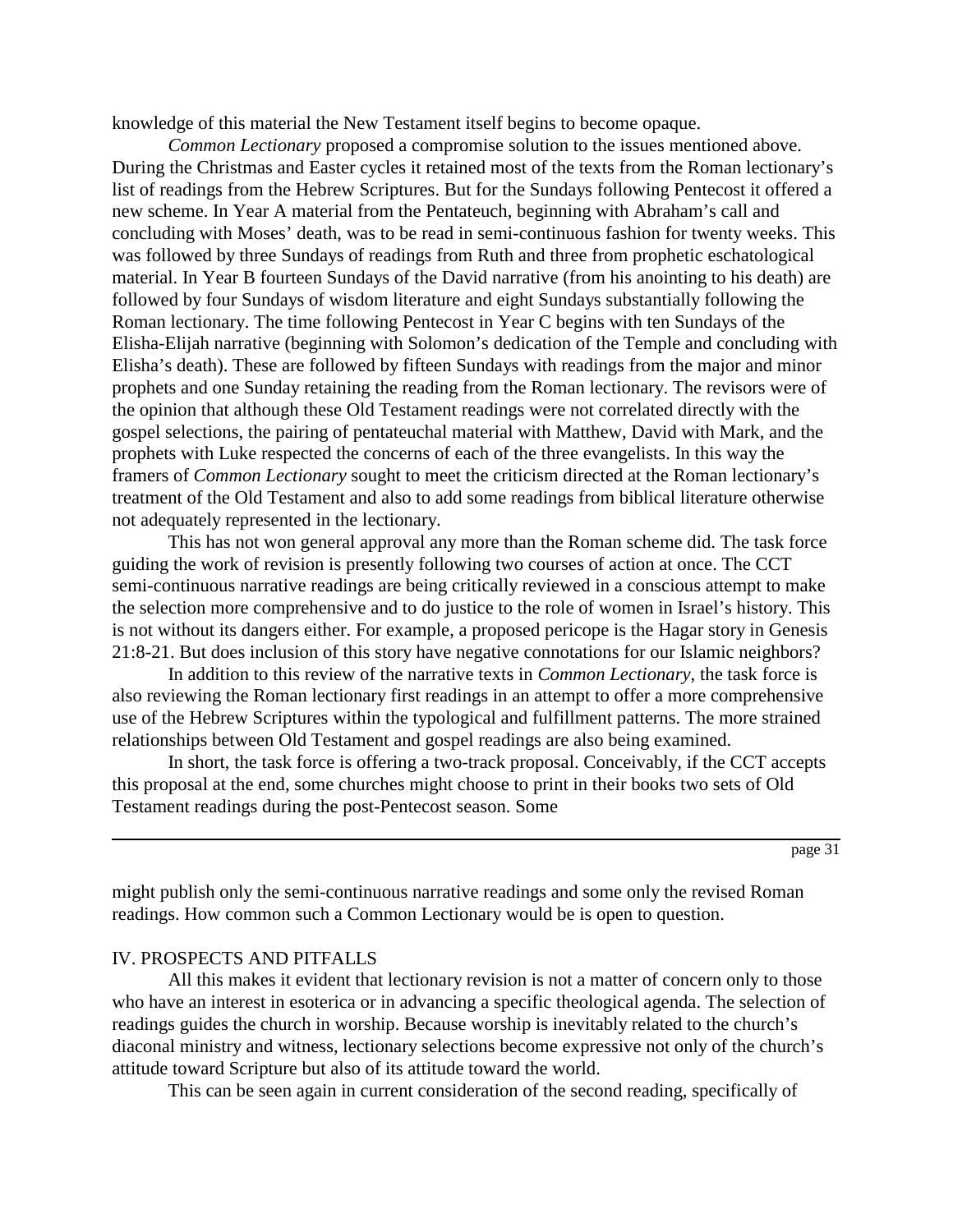certain selections from the letter to the Romans. Some argue that parts of the New Testament reflect a sort of institutional anti-Semitic bias. Can such parts of Scripture properly be read before the Christian assembly in view of the probable anti-Semitic bias of some of the hearers? Should such portions of Scripture be reserved for other situations where they could be discussed with the necessary corrective guidance?

Can lectionary revisors take upon themselves the task of protecting the church from the possible misuse of the Scriptures? Granted, if human beings are to create lectionaries (and who else can?), some principles must be established and followed. All such principles will reflect judgments of a purely provincial character. But that can not deter us. If today we eliminate texts which may be offensive to one group, on what basis will we continue to read texts which may one day be offensive to another group? Sooner or later the number of Arabs in the U.S. will outnumber the number of Jews. Should that alter our perception of what may appropriately be read in the liturgical assembly?

How is the important matter of justice addressed? Rubricists strive diligently to prevent deadly harm being done to the liturgy, but it never works. Can sincere lectionary reformers use the selection process to protect the church from error? Must some matters be reserved for catechesis?

Someday the process of revision will come to a temporary halt. A new edition of *Common Lectionary* will appear and be submitted to the churches for consideration. Some may choose to make it their only official lectionary. Some may choose to make it an authorized alternative to their present book. Some may not find it useful. Certainly the new edition—however it deals with controverted matters—will not satisfy all points of view. Must it?

Roman Catholics are presently chagrined by Rome's refusal to permit authorized use of *Common Lectionary* in North America despite the American bishops' request. Yet Catholics continue to support this effort. Any hope they have of gaining approval for its use depends on its existence and acceptance by a growing number of churches around the world, particularly the Anglican communion.

Christians in Great Britain are interested in *Common Lectionary* as a possible alternative to their own two-year lectionary which is based on a radical restructuring of the calendar. Whatever the merits of that scheme, it separates them from Roman lectionary practice. *Common Lectionary* may offer them a graceful resolution to their isolation. Anglican churches in the former colonies are uncomfortable with

page 32

the two-year scheme and seek a lectionary that permits them to be in harmony with both Roman Catholic and non-Roman Catholic churches in their own lands and which at the same time is used in Great Britain.

Churches in North America which have not had a previous lectionary tradition have found *Common Lectionary* a rich resource. In increasing numbers they are making use of it as a gift that in times past they would not have valued.

*Common Lectionary* has won a place in the churches of North America and may yet win a similar place throughout much of the English-speaking world. Many churches will continue to use *CL* whatever the shape of the final revision. Some may mutter darkly about theological indifference, but that would be untrue, for those committed to the project have an abiding belief